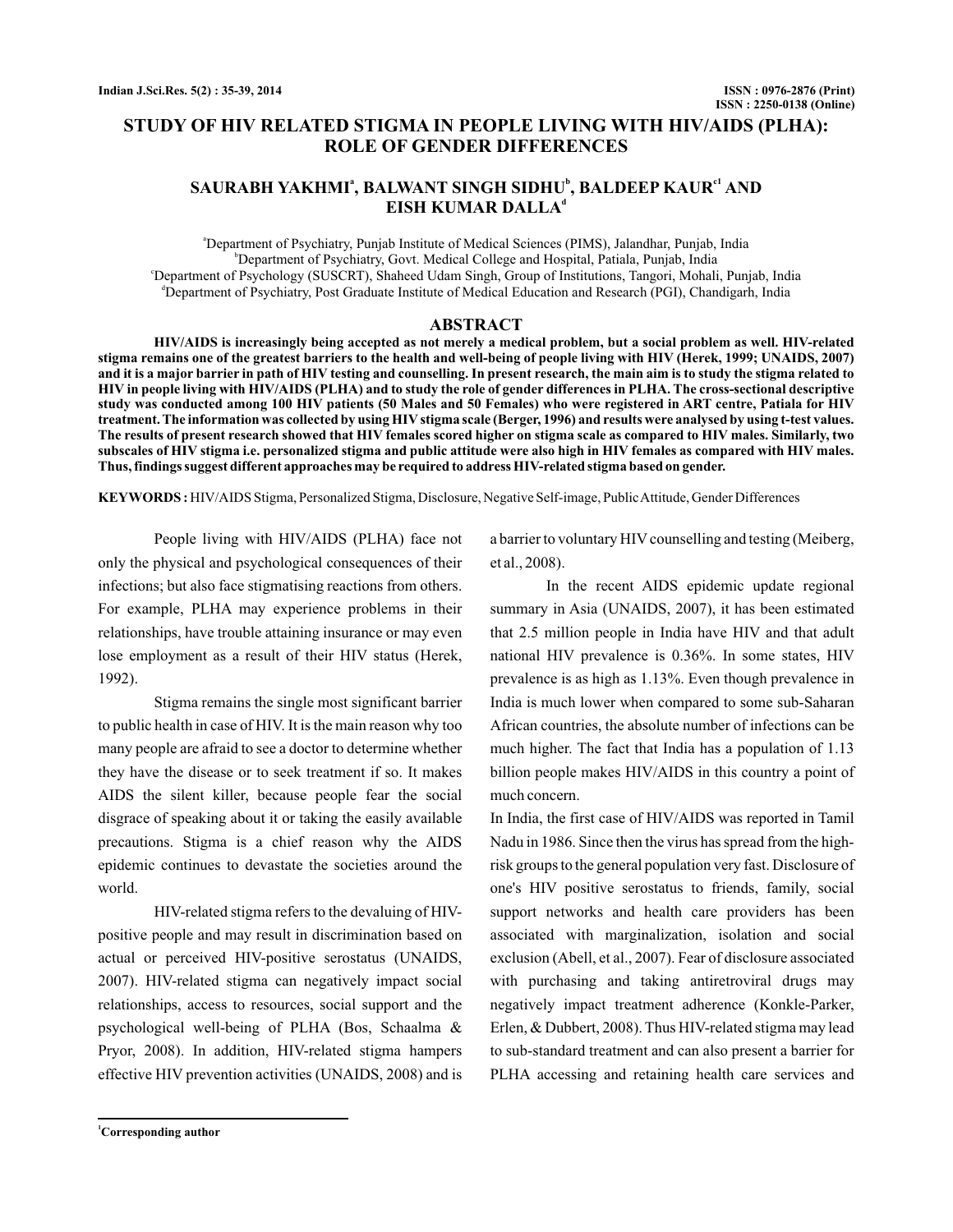social supports (Bradford, Coleman, & Cunningham, 2007). Reducing HIV-related stigma is therefore key to promoting the health of PLHA.

Further, gender norms suggested that women are considered as caregivers, mothers and nurturers. This can worsen stigma directed toward HIV-positive women who may be viewed as ill/diseased and therefore a failure in personal and social roles. The intersections of gender differences are essential to understanding contexts of women's HIV risk and experiences of stigma (Logie, 2011). Therefore, gender difference needs to be taken into consideration while engaging in stigma research. The present study was a small step in this direction. It attempted to examine the role of gender differences on HIV/AIDS stigma.

## **MATERIALSAND METHODS**

#### **Ethics Statement**

The Govt. Medical College, Rajindra hospital had granted institutional ethical approval for the study.

### **Participants**

A cross-sectional descriptive study was conducted among 100 HIV positive patients (50 males and 50 females), who were registered in ART centre, Patiala for HIV treatment. Purposive sampling was done. The age range of the patients was 18 years and above and subjects from both urban and rural areas were included. Both married and divorced/separated patients were included in the study. Majority of the participants belonged to lower to middle socio-economic status families. Unmarried subjects and children having HIV were excluded.

### **Tool**

The HIV Stigma Scale (Berger, 1996) is a forty items self-report scale used to measure the experiences, feelings, and opinions as to how people with HIV feel and how they are treated. This scale consists of four subscales: the personalized stigma, the disclosure, the negative selfimage and the public attitudes. HIV stigma scale items are scored on four-point likert scale ranging from 1 ("strongly disagree") to 4 ("strongly agree"). Items 8 and 21 are reverse scored. The range of possible scores depends on the number of items in the scale. For the total HIV Stigma Scale, scores can range from 40 to 160 [1 x 40 items to 4 x 40 items]. For the personalized stigma subscale, scores can range from 18 to 72. For the disclosure subscale, scores can range from 10 to 40. For the negative self-image subscale, scores can range from 13 to 52. For the public attitudes subscale, scores can range from 20 to 80. Higher scores indicate greater HIV stigma. As per Berger, Ferrans and Lashley, 2001 construct validity was supported by relationships with related constructs: self-esteem, depression, social support, and social conflict. Coefficient alphas between .90 and .93 for subscales and .96 for the 40-item instrument provided evidence of internal consistency reliability. The HIV Stigma Scale was reliable and valid with a large diverse sample of people living with HIV (Berger, Ferrans, & Lashley, 2001).

#### **Procedure**

For assessing stigma related to HIV in HIV positive adults, informed consent was taken. They were assured that their personal information as well as their responses would be kept strictly confidential. Then a set of one questionnaire and demographic information were given to the participants. The instruction for questionnaire was given at the top of scale. Scale measuring HIV Stigma and demographic information were administered and scoring of stigma scale was done as mentioned in its respective manual.

#### **StatisticalAnalyses**

In order to analyse the role of HIV/AIDS related stigma in PLHAand gender differences in them, t-tests were applied to compare the HIV/AIDS stigma in males and females and column diagram was made to explain the role of gender differences in HIV/AIDS related stigma. The data was analysed by using the software Statistica 7.0.

### **RESULTSAND DISCUSSION**

t-tests: In order to examine the role of gender differences in HIV/AIDS, table 1 reveals that females having HIV/AIDS showed more scores on personalized stigma ( $t= 3.88$ ;  $p<0.01$ ) and public attitude ( $t= 15.14$ ; p<0.01) as compared with males having HIV/AIDS. Similarly, in overall HIV stigma scale, HIV females scored high on HIV stigma ( $t= 6.53$ ;  $p<0.01$ ) as compared to HIV males. Whereas, disclosure and negative self-image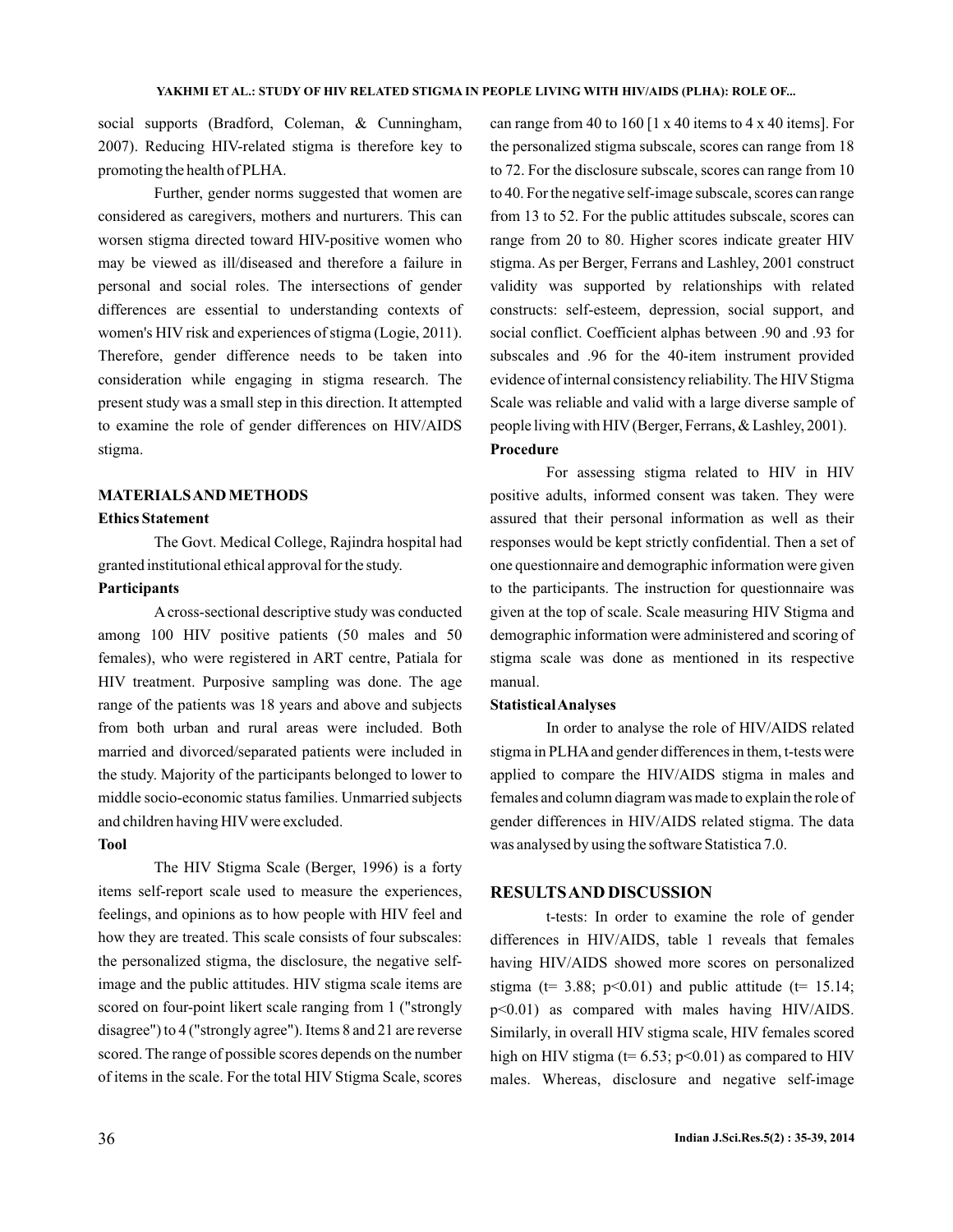**YAKHMI ET AL.: STUDY OF HIV RELATED STIGMA IN PEOPLE LIVING WITH HIV/AIDS (PLHA): ROLE OF...**

**Table 1: Showing Means. S.D.'s and T-tests Values for Females (n=50) Versus Males (n=50) Having HIV/AIDS on HIV Stigma Scale and on Sub-Scales of HIV Stigma Scale**

| <b>VARIABLE</b>                           | Males $(N=50)$ |      | Females (N=50) |      |           |           |
|-------------------------------------------|----------------|------|----------------|------|-----------|-----------|
|                                           | <b>MEANS</b>   | S.D. | <b>MEANS</b>   | S.D. | <b>SE</b> | t-VALUES  |
| Personalized stigma subscale              | 40.48          | 3.14 | 43.82          | 5.26 | 0.86      | $3.88**$  |
| Disclosure subscale                       | 30.20          | 3.40 | 31.02          | 3.94 | 0.73      | 1.12      |
| Negative self-image subscale              | 27.92          | 2.45 | 28.56          | 2.34 | 0.48      | 1.33      |
| Public Attitude subscale                  | 50.16          | 3.25 | 70.90          | 9.16 | 1.37      | $15.14**$ |
| Overall HIV Stigma                        | 98.36          | 4.52 | 104.82         | 5.37 | 0.99      | $6.53**$  |
| $\sim$ $\sim$ $\sim$ $\sim$ $\sim$ $\sim$ |                |      |                |      |           |           |

 $p<0.01**$ 

**Column Diagram: Showing the Gender Differences on Subscales of HIV Stigma and Overall HIV Stigma**



(another two sub-scales of HIV stigma scale) did not show any significant gender differences.

Stigma refers to as an "undesirable" or "discrediting" attribute that an individual possess, thus reducing that individual's status in the eye of society (Goffman, 1963). In terms of HIV, stigma plays an important role. It is associated with prejudice, discounting, discrediting and discrimination directed towards people with HIV/AIDS. The aim of the current study was to study the role of HIV/AIDS related stigma in PLHA and gender differences.

Results indicate that females having HIV had greater stigma as compared with HIV males. Further in females, personalized stigma and public attitude scores

were high (subscales of HIV/AIDS stigma scale) as compared with males having HIV/AIDS. This showed that females having HIV have more personalized stigma and they perceive more stigmatized public attitude as compared to males. This exhibited that females having HIV have to face more problems as compared to males.

Van Hollen (2010) also found that society tends to blame women for the spread of HIV/AIDS, and as a result, HIV-positive women face greater stigma and discrimination than HIV-positive men.

Additional, results also revealed that disclosure and negative self-image (another two sub-scales of HIV stigma scale) did not show any significant gender differences. This showed that both males and females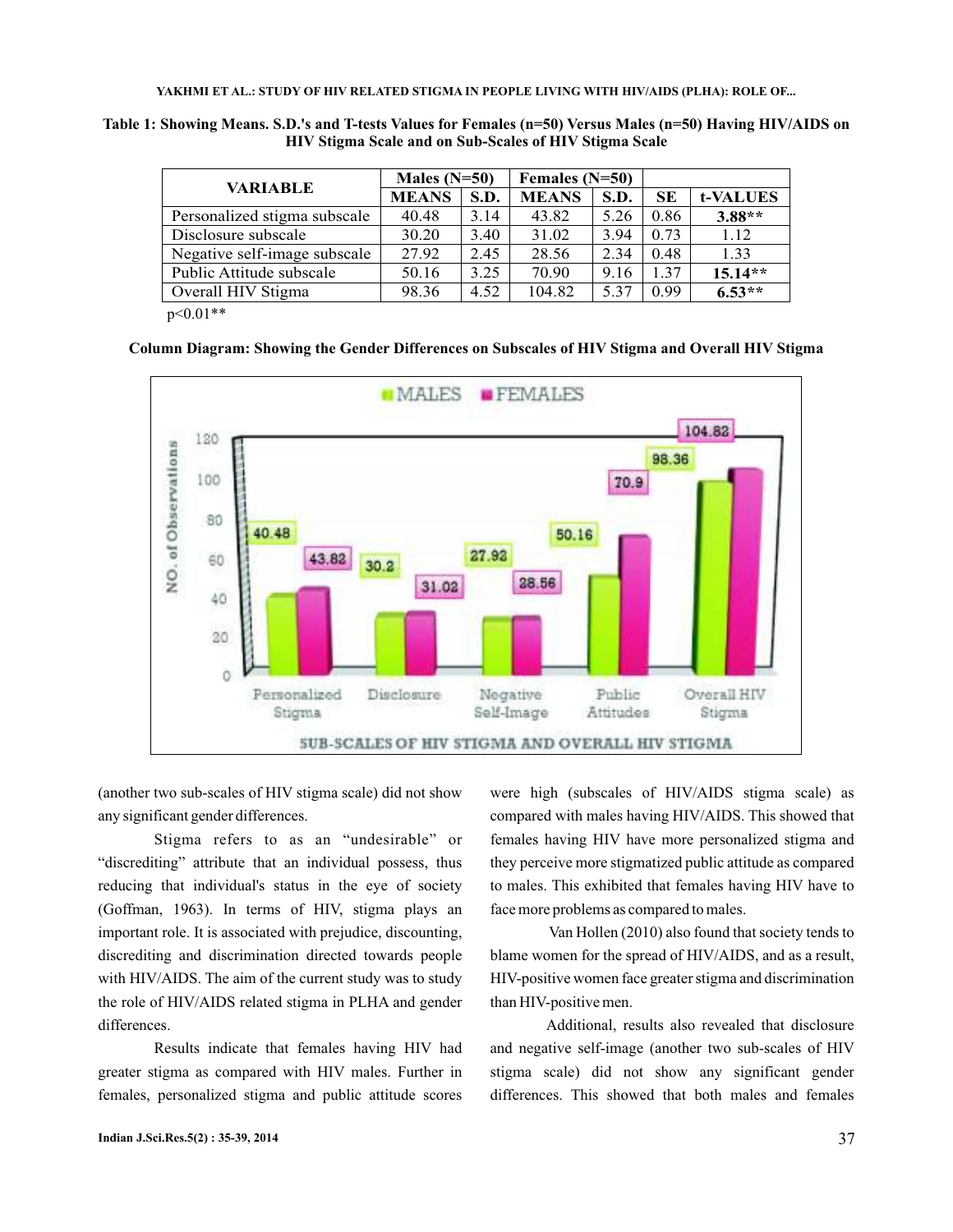#### **YAKHMI ET AL.: STUDY OF HIV RELATED STIGMA IN PEOPLE LIVING WITH HIV/AIDS (PLHA): ROLE OF...**

having HIV didn't want to disclose their HIV status due to stigmatization and rejection by others. They worry that people who will know that they have HIV will tell others and they will be dishonoured and ignored by relatives and peer groups. Even they perceive that other people will look for flaws in their character. They might lose their friend circle and their children might also be rejected by the society.

Gao, et al. (2004) found that in rural areas, the primary manifestation of stigma is exclusion and isolation and a majority of people are reluctant to talk or eat with an HIV-infected people. In India, HIV status in females is always linked with their immoral character. The situation worsens for females when their spouse doesn't have HIV; the female is rejected by their family members and in-laws. In the society, their HIV status leads to rejection of other family members also, such as, their children are also rejected by their peer group and they have to face many other problems also. Social stigma researchers also have noted that HIV/AIDS stigma is frequently embedded in other sources of stigma including race, social class and gender (Aggleton, 2002). Wohl et al. (2011) also found that the role of gender on HIV/ AIDS stigma had received some attention from the perspective of the targets of stigma; for example, documenting how females confront gender specific experiences when faced with HIV/AIDS stigma.

Further, Godbole and Mehendale (2005) reported that the main concerns about HIV/AIDS in India are the increase in the number of infected women, stigma, and discrimination. In a study done in South India, Charles et al (2012) found that twenty seven per cent of PLHA had experienced severe forms of stigma. These were severe forms of personalized stigma (28.8%), negative self-image (30.3%), perceived public attitude (18.2%) and disclosure concerns (26%).

## **CONCLUSION**

To conclude, our study revealed that gender differences are associated with HIV stigma. Findings suggest different approaches may be required to address HIV-related stigma based on gender. This study provides the information about various domains of HIV stigma and thus can be useful for targeted interventions to reduce HIV

stigma. Further, the two subscales showing gender differences in HIV stigma can help for additional support and interventions needed in HIV positive women.

# **REFERENCES**

- Abell N., Rutledge S.E., Mccann T.J. and Padmore J. 2007. Examining HIV/AIDS provider stigma: Assessing regional concerns in the islands of the Eastern Caribbean. AIDS Care, 19(**2**), 242-247.
- Aggleton P., 2002. HIV/AIDS-related Stigma and Discrimination: A Conceptual Framework and an Agenda forAction. Horizons Program.
- Berger B. E., Ferrans C.E. and Lashley F.R., 2001. Measuring stigma in people with HIV: Psychometric assessment of the HIV stigma scale. Research in Nursing & Health,  $24(6)$ ,  $518-529$ .
- Berger B. E., 1996. Measurement of perceived stigma in people with HIV infection. ProQuest Information & Learning) Dissertation Abstracts International: Section B: The Sciences and Engineering, 56, 12.
- Bos A.E.R., Schaalma H.P. and Pryor J.B., 2008. Reducing AIDS-related stigma in developing countries: The importance of theory- and evidence-based interventions. Psychology, Health & Medicine, 13(4), 450-460.
- Bradford J.B., Coleman S. and Cunningham W., 2007. HIV system navigation:An emerging model to improve HIV care access. AIDS Patient Care STDS, 21(1), 49-58.
- Charles B., Jeyaseelan L., Pandian A.K., Sam A.E., Thenmozhi M. and Jeyaseelan, V., 2012. Association between stigma, depression and quality of life of people living with HIV/AIDS (PLHA) in South India Acommunity based crosssectional study. BMC Public Health, 12, 463.
- Gao J., Zheng X., Shi X., Yang Z., Jia W., Zhang Y. Et al., 2004. Survey on HIV/AIDS- related stigma and discrimination among residents in rural community with a past history of paid blood donation. Chinese Journal of AIDS/STD, 10, 175- 177.
- Godbole S. and Mehendale S., 2005. HIV/AIDS epidemic in India: Risk factors, risk behaviour & strategies